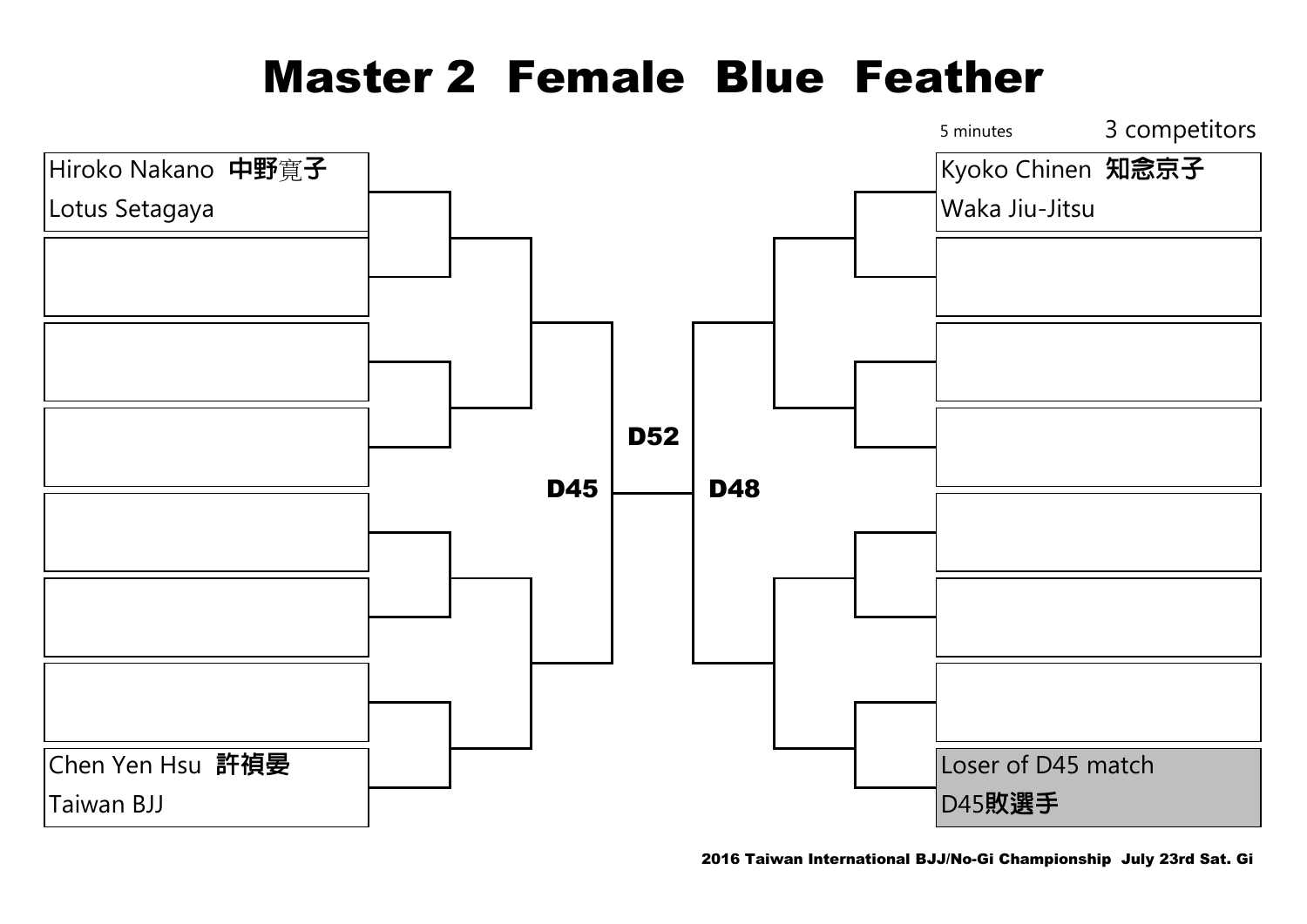# Master 2 Female Blue Open Class

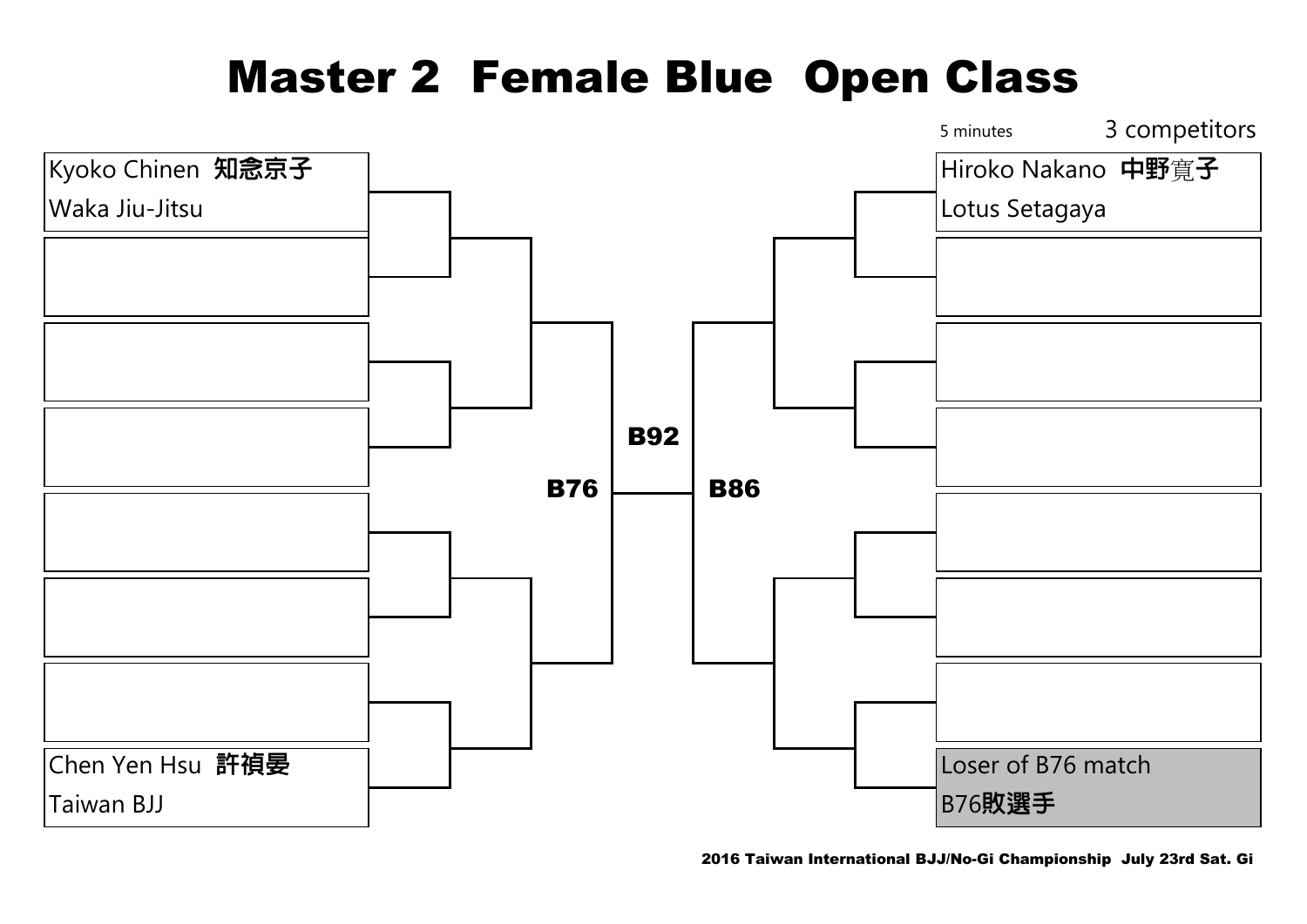# Master 2 Blue Light Feather

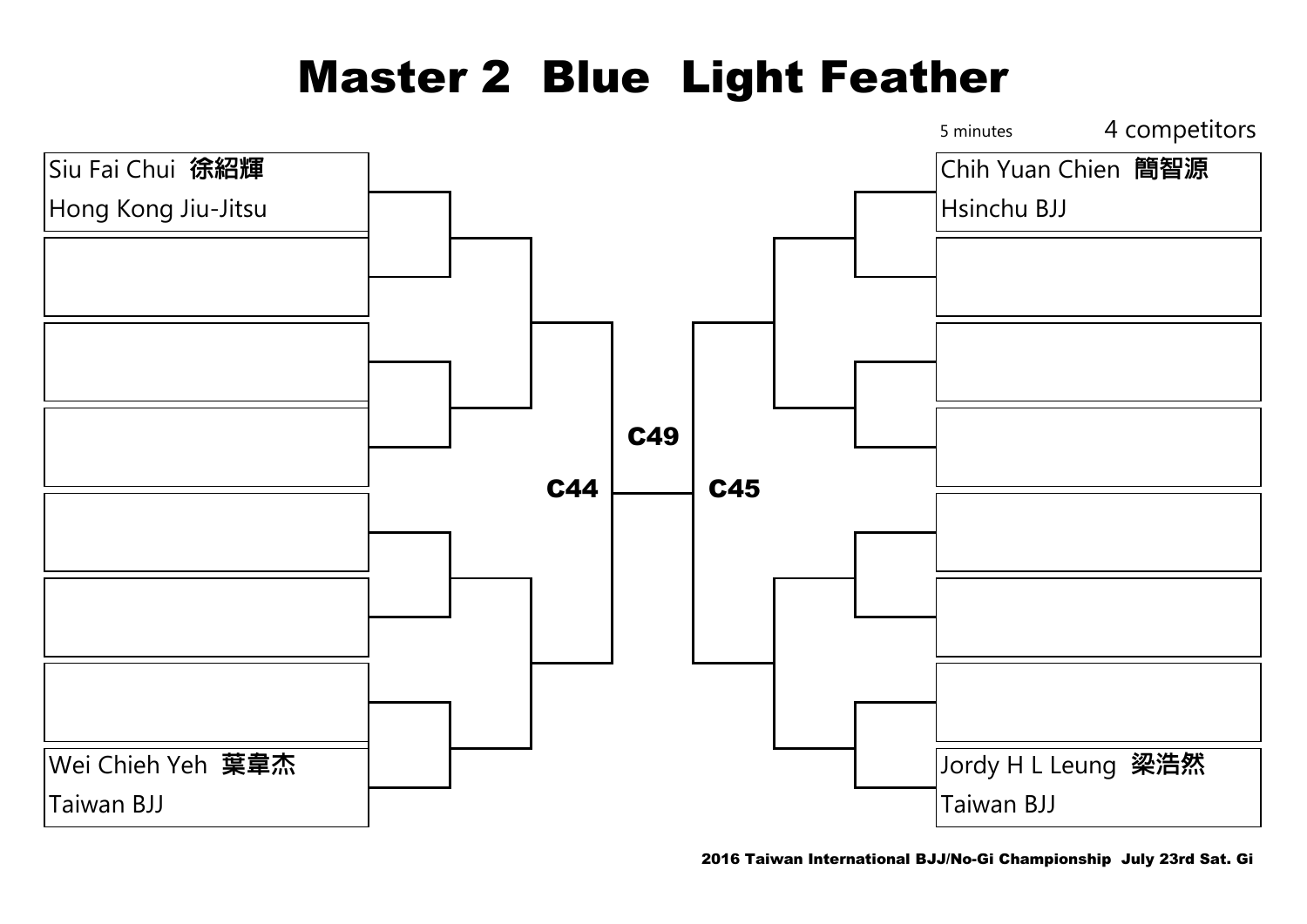# Master 2 Blue Feather

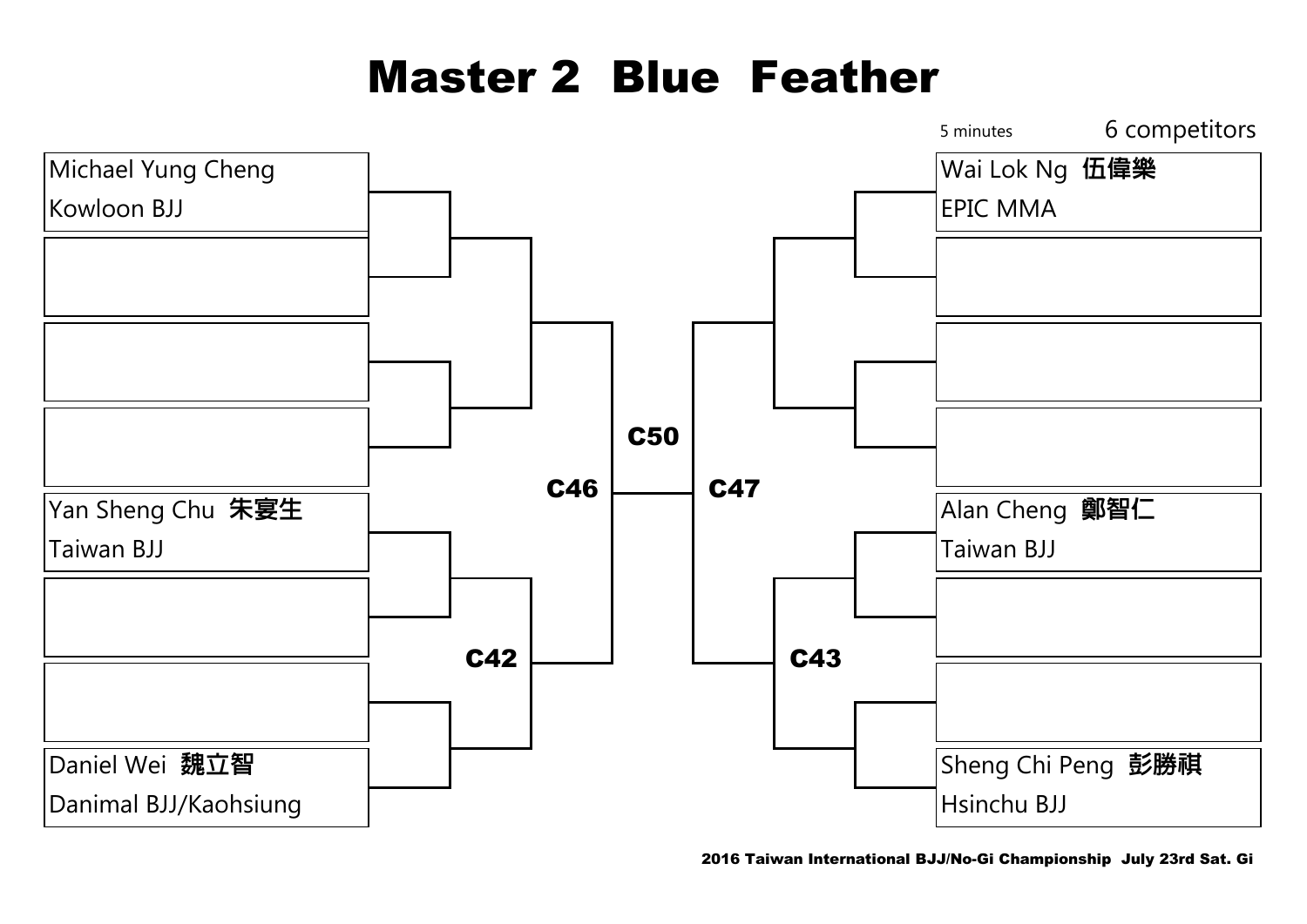# Master 2 Blue Light

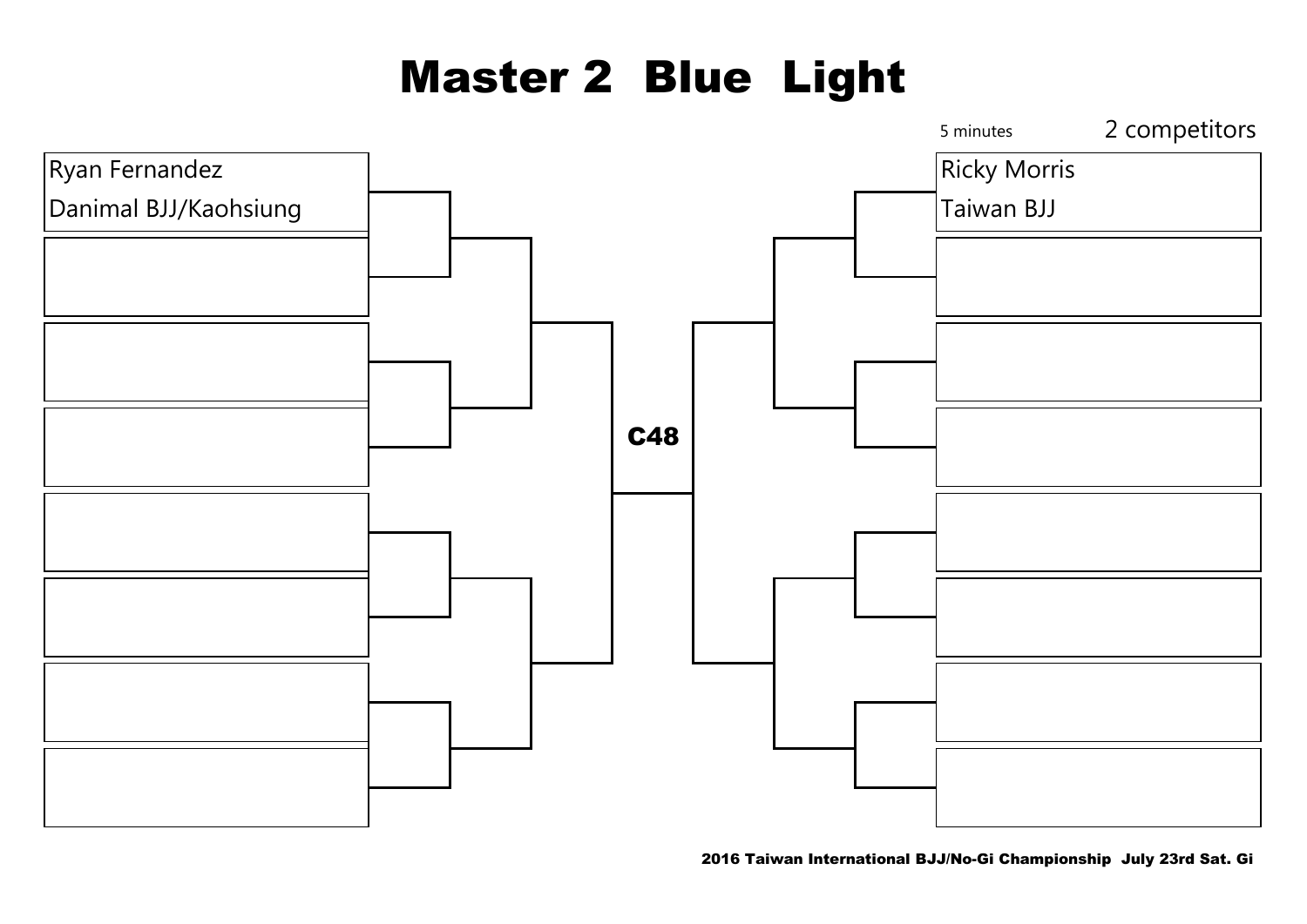# Master 2 Blue Middle